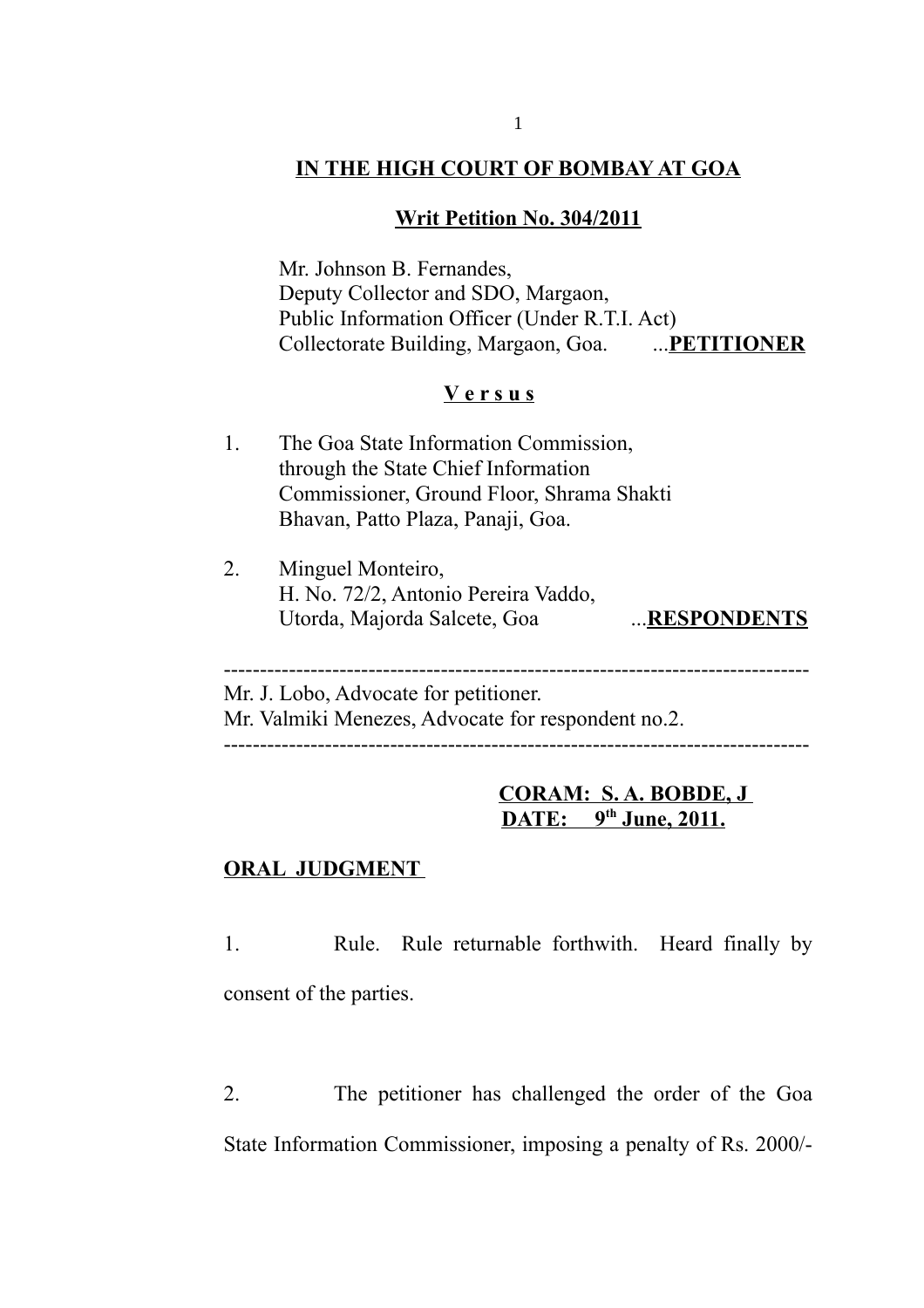for failure to supply information, in accordance with the provisions of *Right To Information Act, 2005*. There is no dispute about the fact that the information was sought on 03.05.2010 and was not supplied within 30 days. According to the petitioner, the information, in fact, was supplied before the appellate authority by including it in the reply to the first appeal. However, even that reply, which was filed on 12.08.2010, was beyond the time prescribed by law.

3. It was contended by Mr. Lobo, the learned counsel for the petitioner, that since the information had been supplied by the petitioner in the reply to the appeal memo in the first appeal and this reply was served on respondent no.2, the demand for information must be taken to have been complied with and, therefore, the appeal to the State Information Commissioner, was untenable and unwarranted.

4. Mr. Menezes, the learned counsel for respondent no.2, submitted that the appeal was preferred to the State Information Commissioner because it is the duty of the Information Officer to supply the information to the person who seeks it directly and not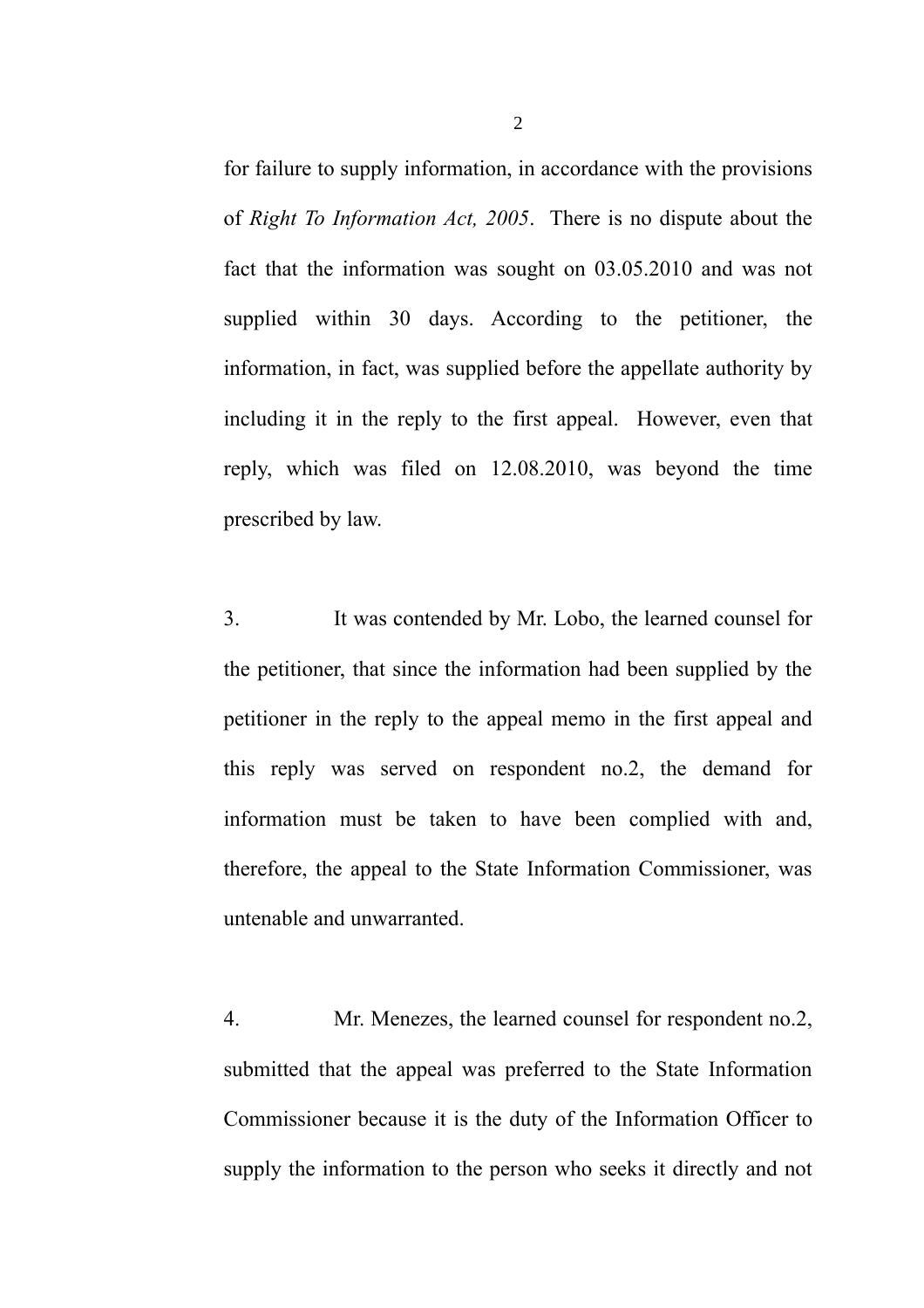by including the said information in the pleadings when the matter is taken up in appeal. There is merit in this contention. Undoubtedly, the law contemplates supply of information by the Information Officer to the party who seeks it within the time stipulated. Therefore, it cannot be said that the appeal before the State Information Commissioner was untenable.

5. In any case, having regard to the admitted fact that there was a delay in supplying information, there appears to be no reason to interfere with the impugned order. In fact, the Information Commissioner has shown some degree of leniency in imposing the penalty. The findings are based on evidence and after affording the petitioner a reasonable opportunity of being heard as contemplated by law. The impugned order does call for any interference.

6. Mr. Lobo, the learned counsel for the petitioner, further argued that the information, which was actually supplied to respondent no.2 in the reply to the appeal memo could have been supplied earlier had respondent no.2 preferred an appeal within the period prescribed for it. There is no merit in this contention since